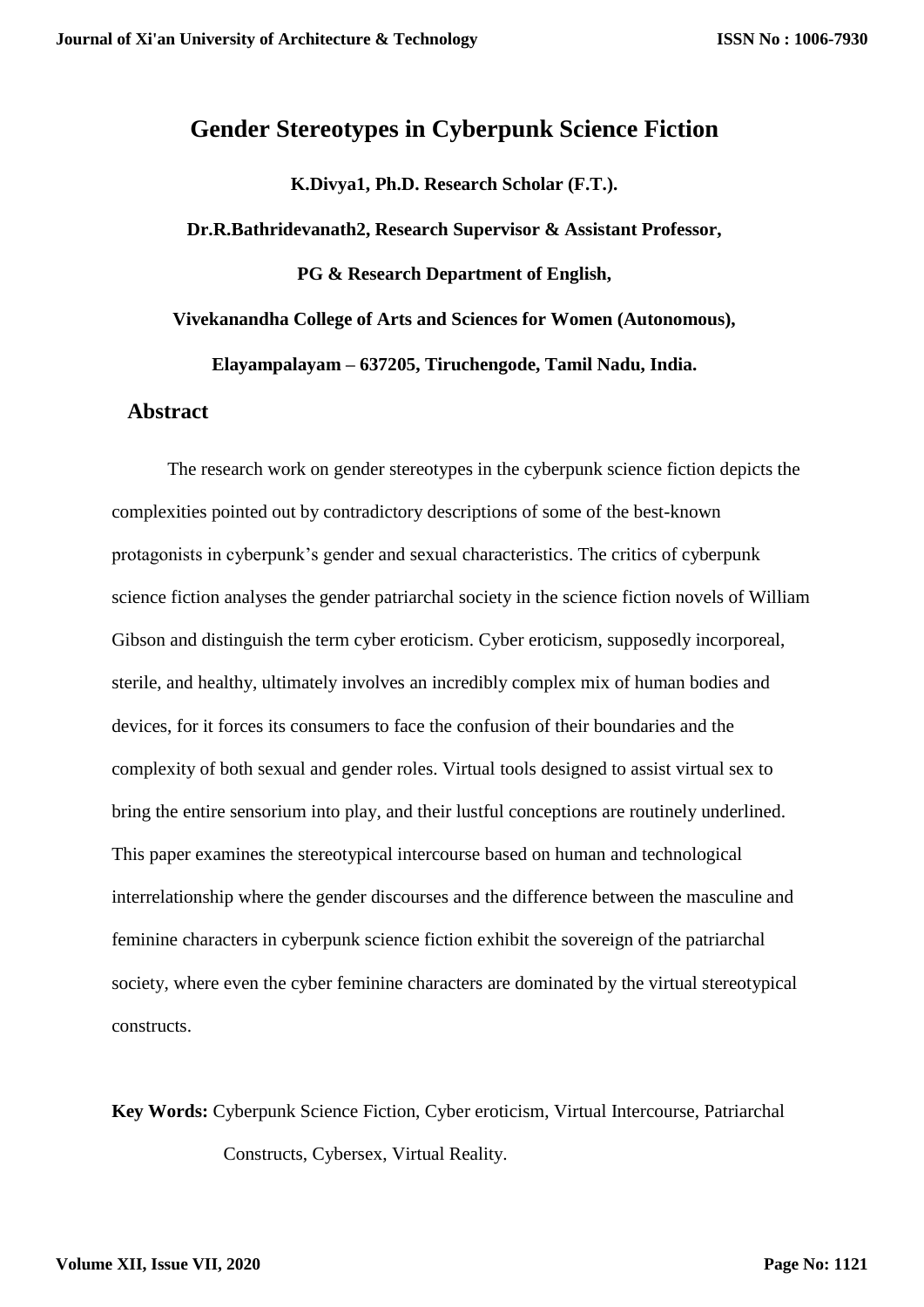The research work on science fiction from a cyberpunk perspective to gender norms is somewhat uncertain, as both perpetuating and subverting traditional depictions of male and female roles. This complexity is pointed out by contradictory descriptions of some of the best-known protagonists in cyberpunk's gender and sexual characteristics. Nicola Nixon analyzes works of the pioneer of science fiction writer William Gibson, whose females are depicted as "depoliticized and sapped of any revolutionary energy" (Nixon, 222). Timothy Leary opposes with the comprehension of Nixon and appreciates all these protagonists as powerful, self - reliant and heroic (21). Moreover, Joan Gordon's depictions of femininity in cyberpunk are always positive:

At first glance it [cyberpunk] seems to be overtly masculinist science fiction – men are men, waving guns and knives, competing like all get out and plugged up to the gills with pollutant technology. But look at the women in mirrorshades – Molly in Gibson's *Neuromancer*, Deadpan Allie in Cadigan's Mind players, for instance – aren't they tougher than the rest? I would suggest that cyberpunk is covert feminist science fiction. On that night foray into the underworld which is the central experience of . . . cyberpunk, men, and women travel as equals (Gordon, 196).

The stereotyping pattern of certain technology-fostered racial polarizations reflects in Gibson's *Virtual Light.* Rydell's analysis of mainframe images described as "a kid in high school", encountered challenges as "things out of nothing, out of that cloud of pixels or polygons or whatever they were", where the narrator perceives: "the girls were always doing these unicorns and rainbows and things, and Rydell liked to do cars, kind of dreamcars like he was some designer in Japan somewhere and he could build anything he wanted"  $(23)$ .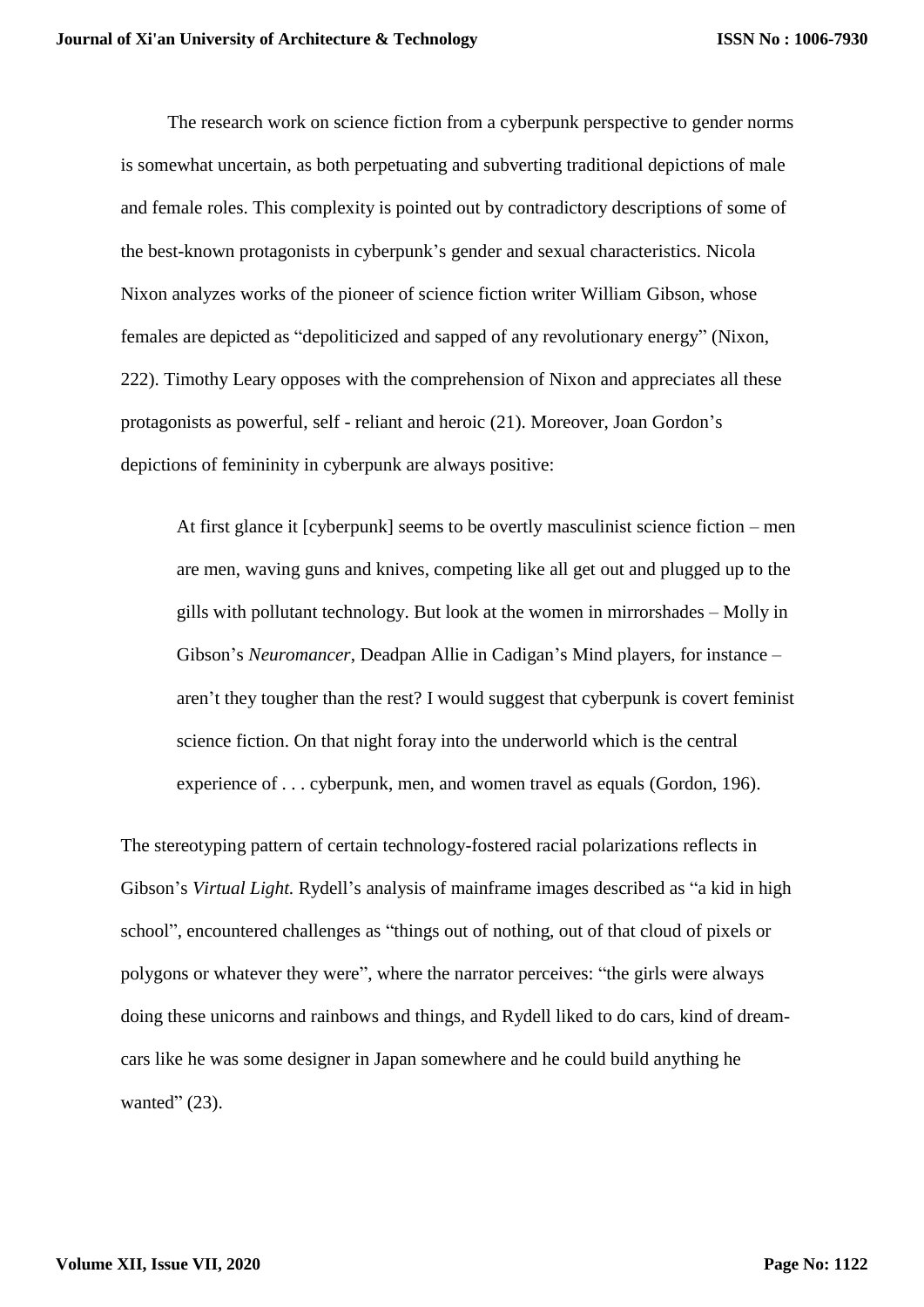The ambiguity here resides in the reality that, unlike Rydell's incredible persona, the girls' subtly spectacular designs are after all not that distinct from Rydell's ideations. The courier in control of distributing the virtual glasses comprising designs for San Francisco 's urban transformation is himself addicted to a digital vision that of the woman he meets in a white house via another pair of virtual glasses, with candles and champagne, night after night, for several long and solitary years. He commits disastrous blunders as he comes out of this dream universe to fuck with real sex: with one aspect, as the heroine Chevette is swift to remember, he 's got dick written across him–and his compensation is violent death.

Case, in *Neuromancer*, is probably a reincarnation of the traditional crime fiction at macho crook, but he never conveys an impression of victorious masculinity. He is symbolically emasculated by mycotoxin, a fungal poison created by the Russians as a means of war that inhibits his ability to enter the network, and then infused with endorphin antagonists to make him feel as much agony as possible by his tormentors. Mental atrophy, cognitive dislocation, and physical frailty in Case do very little to elicit feelings of manhood. His packed consciousness is at one point appropriately replicated by his environment, a waiting room ornamented with a truly spooky taste: "A pair of bulbous Disney-styled table lamps perched awkwardly on a low Kandinsky-look coffee table in scarlet-lacquered steel. A Dali clock hung on the wall . . . its distorted face sagging to the bare concrete floor."

There are also ambivalent connotations of Molly's class. Written in the style of the hard hunchback of that middle-street genre traceable back to the crime fiction of Chandler, she may be read as an image of the liberated woman or as a stereotype. It is ultimately up to the individual reader to decide what to do with the kind of toughness displayed in such a passage: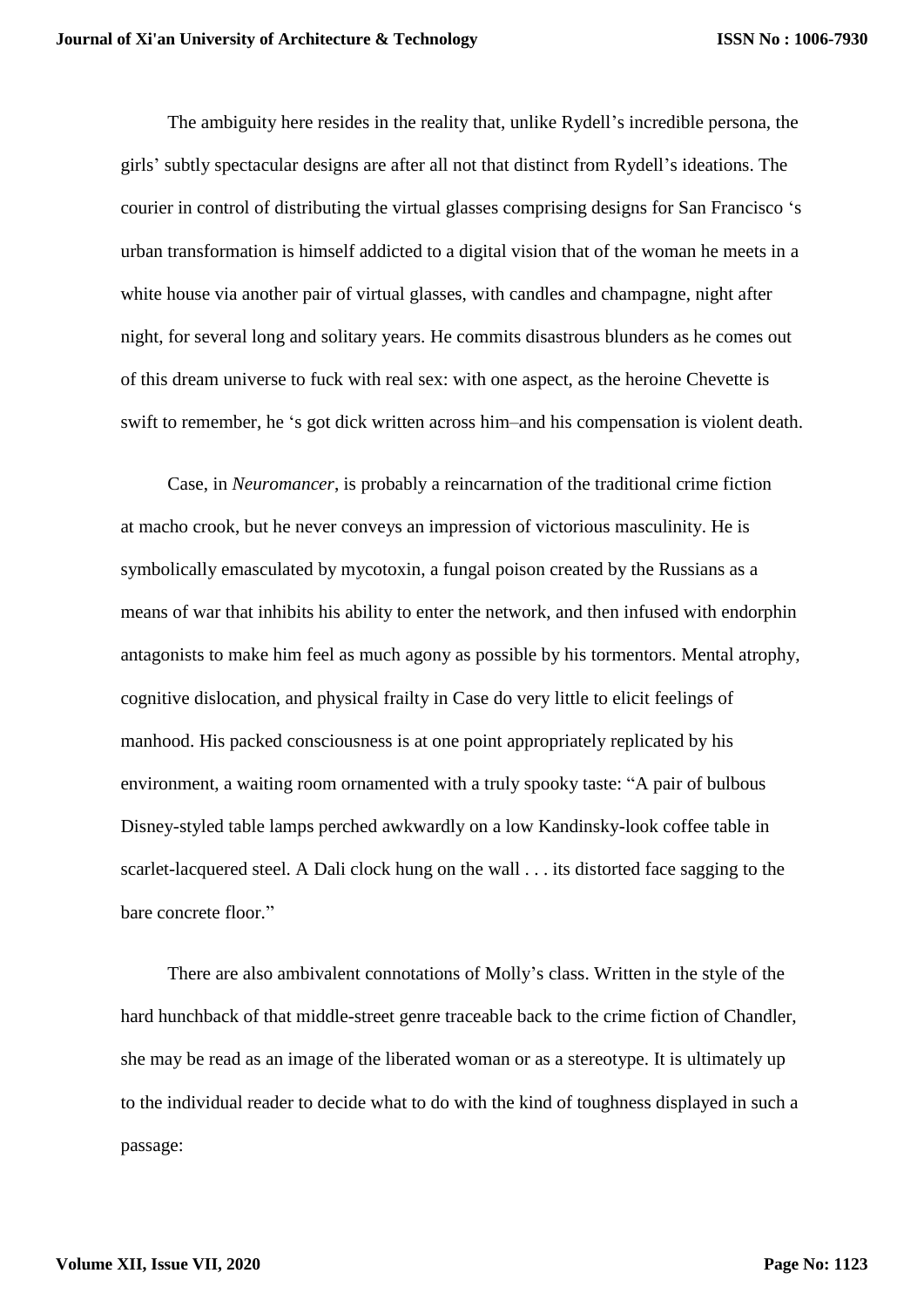Because you try to fuck around with me, you'll be taking one of the stupidest chances of your whole life.' She held out her hands, palms up, the white fingers slightly spread, and with a barely audible click, ten double-edged scalpel blades slid from their housing beneath the burgundy nails. She smiled. The blades slowly withdrew.

Molly, who is a working girl, may mean a street samurai or even a ninja, namely a courageous warrior (a samurai was a protector of feudal lords in Japanese history and a ninja a leader of a similar community of less noble reputation). But the title of Molly often illustrates the reality that she was a prostitute and therefore one of a very different nature. As previously stated, her job was to satisfy the needs of sadists who loved doing something to her while she was moved to a software system and filtered out neutrally. Molly undertakes these unpalatable professions so that he may compensate for the improvement of procedure contributing, most prominently, to the mirroring of hue implants and the application of certain retractable and deadly fingernails. Molly's vulnerability is underlined by the fact that she has suffered more profoundly than other others of the same field because about an incompatibility with the 'cut-out' system implanted into her body to ensure that she appears unaware or uncertain about what her bosses are doing to her and the 'circuitry' built by the 'Chiba clinics' where she undergoes regular surgery. Finally, she recalls that ends up during a particularly morbid sequence, which is sacked and threatened with death. It turns out that Molly's boss intended to have her murdered by a customer as part of a state-of-the-art 'snuff' series, faithful to a sadistic practice that mixes sexual satisfaction with the killing of women and usually with necrophilic impulses. Necrophilia's theme is being associated with a pervasive inclination of combining sexuality and death in Western literature and art, since the nineteenth century. Death as Rudolph Binion states it is 'a piquant aphrodisiac,' inspired by necrophilic illusions in both visible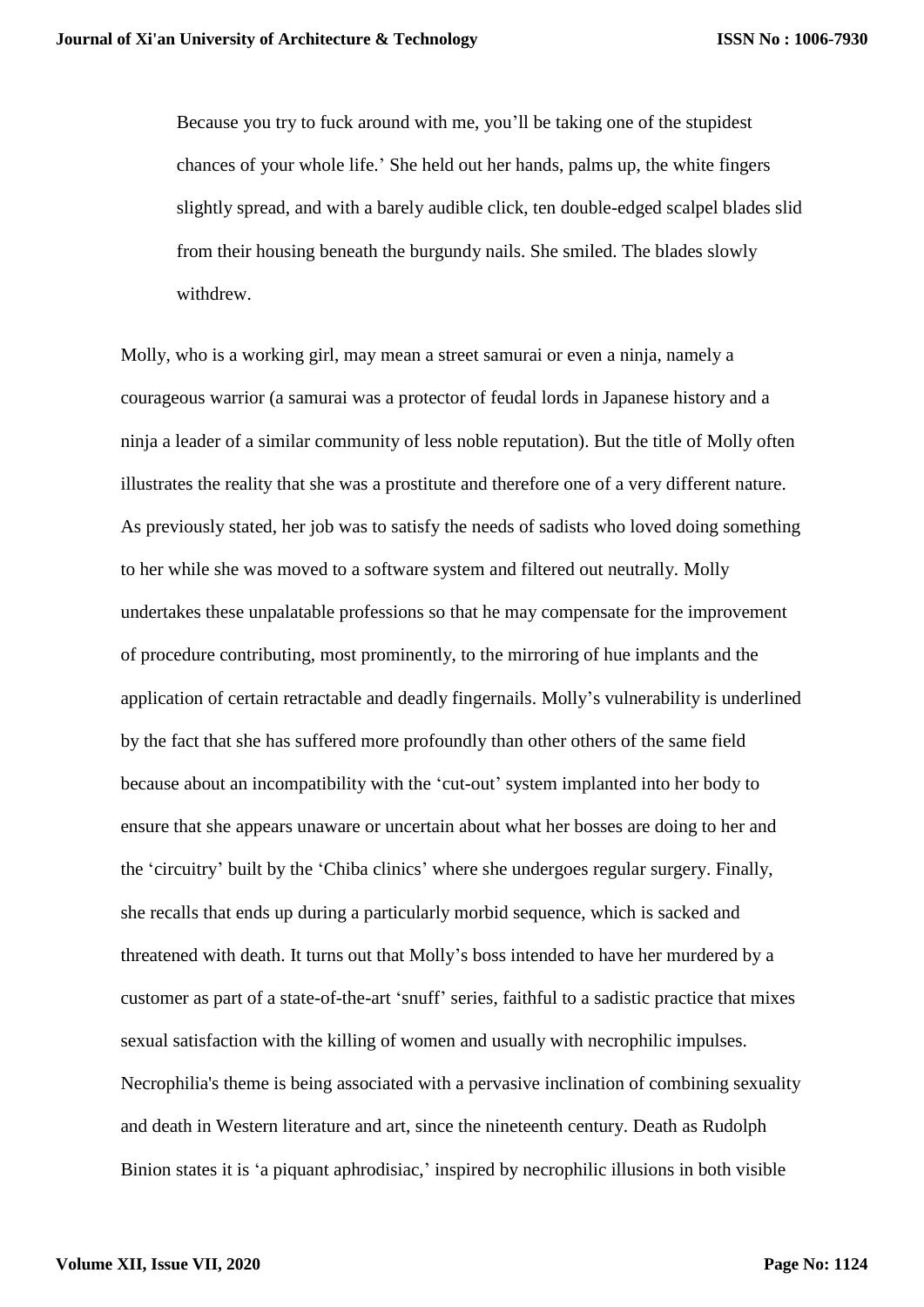and implicit ways that have pervaded not just popular art but also different aspects of mainstream culture in the latter part of the twentieth century.

A pervasive emphasis on necrophilic impulses integrating eroticism and death, which was also a way of acquiring strong stigmas of the gender. This principle is comprehensively identified in "Over Her Dead Body," by Elizabeth Bronfen, alluding to the repetitive aerial imagery of the lifeless female as an entity of extreme sexual longing. 'The aesthetic representation of death,' says Bronfen, 'lets us repress our knowledge of the reality of death.' Since death is portrayed on the female body, the depiction enables the audience not only to repress the fact of mortality but also the feeling of fear correlated with femininity as the 'superlative site of alterity' (13).

The sexual abuse of Molly and her encoding as an artistic depiction of death will seem to empower her with a prototypically aggressive identity. Even though traumatic objective and per the harshest patriarchal demands, Molly however is socially influential and characterized as being more skillful and energetic than her companion, Case, with whom she is in the relationship.

This could be suggested that even an assertive and both physically and socially autonomous woman's appearance will lead to oppressive assumptions propagating. The explanation why this form of a woman is common with male viewers of action fiction is because she represents the image of a rigid, enclosed and thoroughly technologized female body and is therefore capable of counteracting the sense of danger historically correlated with the women's fragile, leaky and unbounded natural body. And we do not neglect the influence of Molly. The assertion of its consistency is presented by the way that in Case's physical possession, she is still instrumental in confronting strong mental memories of her disturbed self: intercourse with Molly revives of Case memories of a missing virtual space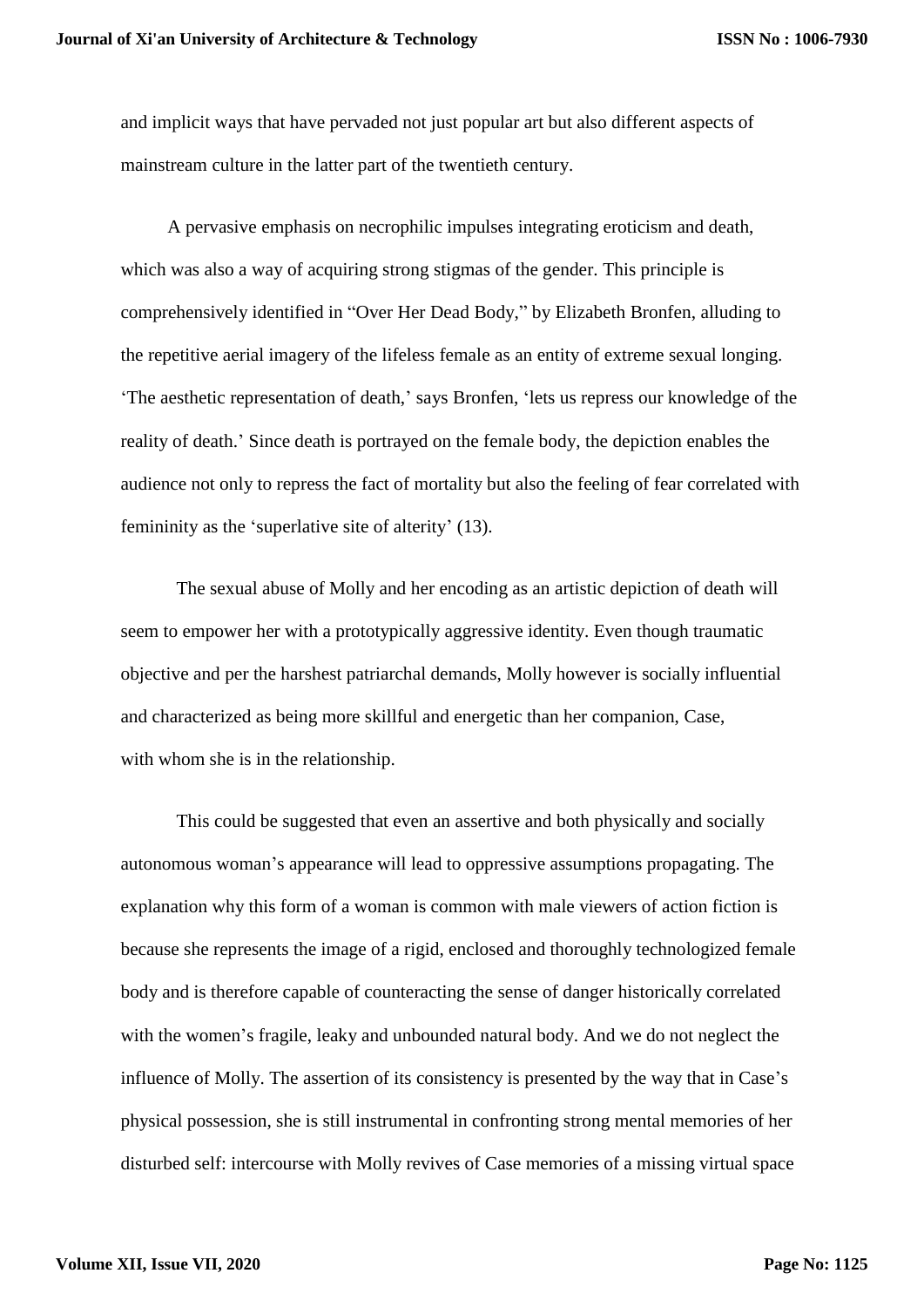as 'his orgasm flaring blue in a timeless space, a vastness like a matrix'.

Molly's expertise is often implicitly expressed in the novel by numerous vivid descriptions (not necessarily overtly pornographic but none the less erotic) which may instead be viewed as a means of centralizing the stereotypical image of the mutilating protagonist or as claims of her cold-blooded style: through the image of Molly 'dissecting her crab with alarming ease', tracked by an even of frightening presentation of table manners: 'Molly . . . extruded the blade from her index finger, and speared a grayish slab of herring.'

Consider that Molly does not even cry: her tear glands were routed back into her mouth as such she spits rather then she sounds like crying. Molly's outcome demonstrated the fictional protagonists, notably Elektra in the comic book series *Elektra Assassin* by Frank Miller and Bill Sienkiewicz, and Abhor in *Empire of the Senseless* by Kathy Acker. The following novel utilizes cyberpunk metaphors and images to focus on the possibilities of undermining authoritarian patriarchy – the 'father' in both his real and metaphorical incarnations – by a systematic breach of all imaginable backfires taboos. The *Empire of the Senseless* is revolutionary in its definition of an alternate universe, which can be accomplished by stealing data from 'The Man'. The probability of achieving this goal is borne by Abhor's cyborg commitment:

'All I know is we're looking for a certain construct. Somewhere. Nothing else matters.' Yet the world presented by Acker is also a harrowing dystopia in which 'desire and pain're the same', where people are routinely subjected to

'neurological and hormonal damage' leading to syndromes more lethal than AIDS, where cities resemble gaping wounds in which 'poverty was writhing in pink', and where 'imagination was both a dead business and the only business left to the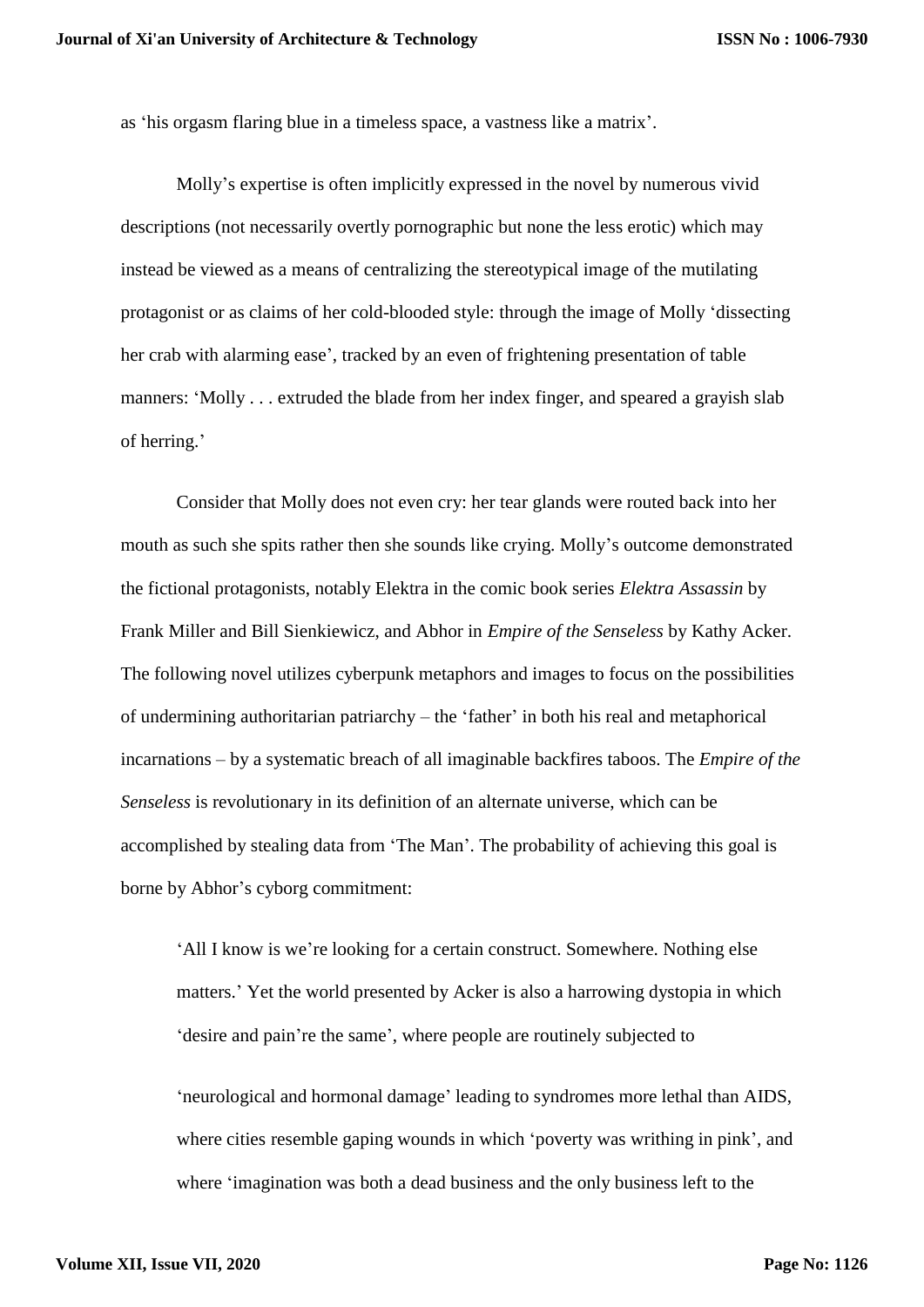dead': 'In such a world which was non-reality terrorism made a lot of sense' (Acker, 31-7).

Andrew Ross points out, both Abhor and Elektra are "steely, orphanesque survivors of a history of the victim that includes paternal rape, followed by repeated sexual predation on the part of violent males" (123). Another compelling image of an oppressed person, practically killed by patriarchal repudiation, is the character of Swish in *Wolves of the Plateau* of John Shirley. She is presented quite perturbingly as "a woman with an unsightly growth, errant glands that were like tumors to her" (116). Her disorder is the product of drinking unnecessary doses of an addictive substance and, besides, her addiction is the consequence of craving "to dampen the pain of an infinite self-derision that mimicked her father's utter rejection of her" (16). Sarah in W.J. Williams's *Hardwired* is similarly depicted as a survivor of patriarchal neglect, who, like Gibson's Molly, grows into a deadly killer by clinical development. Ironically, Sarah's key tool for a woman brutally marginalized by colonialism is a 'cyber snake': an aggressively phallic system that bursts out of her mouth to destroy her victims.

Virtual sex problems challenged at risk in discussions about the influence of cyberculture upon the physique– particularly the sexualized one – are also problematized by virtual sex erotic-electronics. Virtual sex should be contactable free and hence absolutely safe. That is certainly good news from a medical perspective. If, based on its sterilized virtues, it is broadly remarkable, if anything can be expected of it is based on physical pleasure? In the end, however, virtual sex is not causally related to an immortal experience. It points not to the inefficiency of physique but rather to the need to reassess the physique as an erotic object. As it is with virtual sex, cyberpunk by Gibson elucidates additional cases of physical intercourse. Find the following passages, as illustrative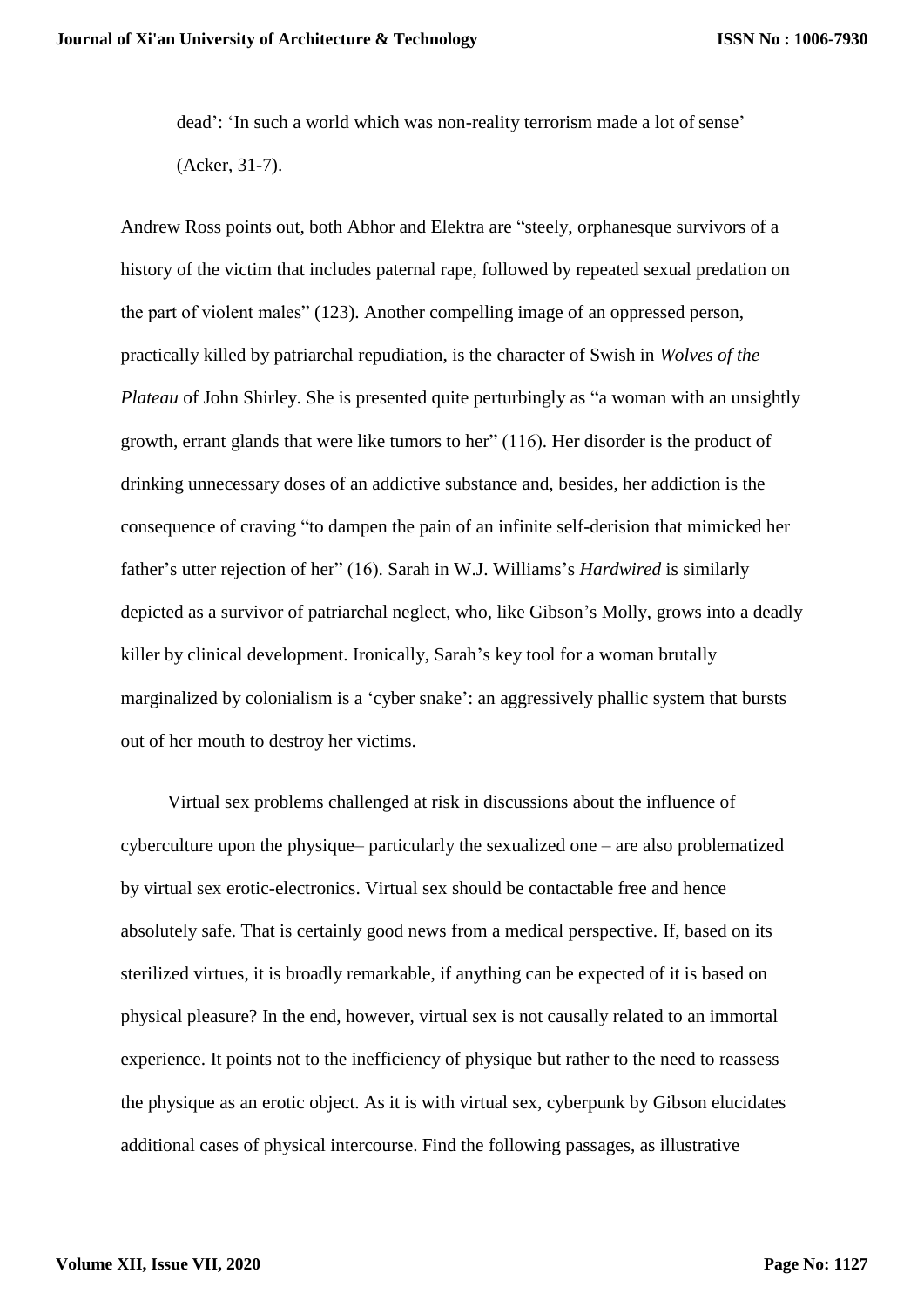examples:

After the third margarita, their hips were touching, and something was spreading through him in slow orgasmic waves. It was sticky where they were touching; an area the size of the heel of his thumb where the cloth had parted. He was two men: the one inside fusing with her in total cellular communion, and the shell who sat casually on a stool at the bar, elbows on either side of his drink, fingers toying with a swizzle stick. Smiling benignly into space. Calm in the cool dimness. And once, but only once, some distant worrisome part of him made Coretti glance down to where soft-ruby tubes pulsed, tendrils tipped with sharp lips worked in the shadows between them. Like the joining tentacles of two strange anemones.

Her nails were lacquered black . . . the lacquer only a shade darker than the carbonfiber laminate that sheathes my arm. And her hand went down the arm, black nails tracing a weld in the laminate, down to the black anodized elbow joint, out to the wrist, her hand soft-knuckled as a child's, fingers spreading to lock over mine, her palm against the perforated Duralumin.

Gibson's short stories *The Belonging Kind* and *Burning Chrome* refer to new forms of sexual orientation that generate body parts other than genitals into the play: hybrid internal organ reminds of mythological patterns, mostly on another side, and prosthetic supplement, on the other. In both instances, we are confronted with an eroticism in which joy and fear are entangled inextricably, while the abject, the tabooed, and the sacred collide and fuse in reciprocal suffusion. These new interpretations of sexual activity point not to the death of the body but to the imperative of expanding traditional conceptions of lust and enjoyment into areas that have been avoided so far. It is explained by J.G. Ballard: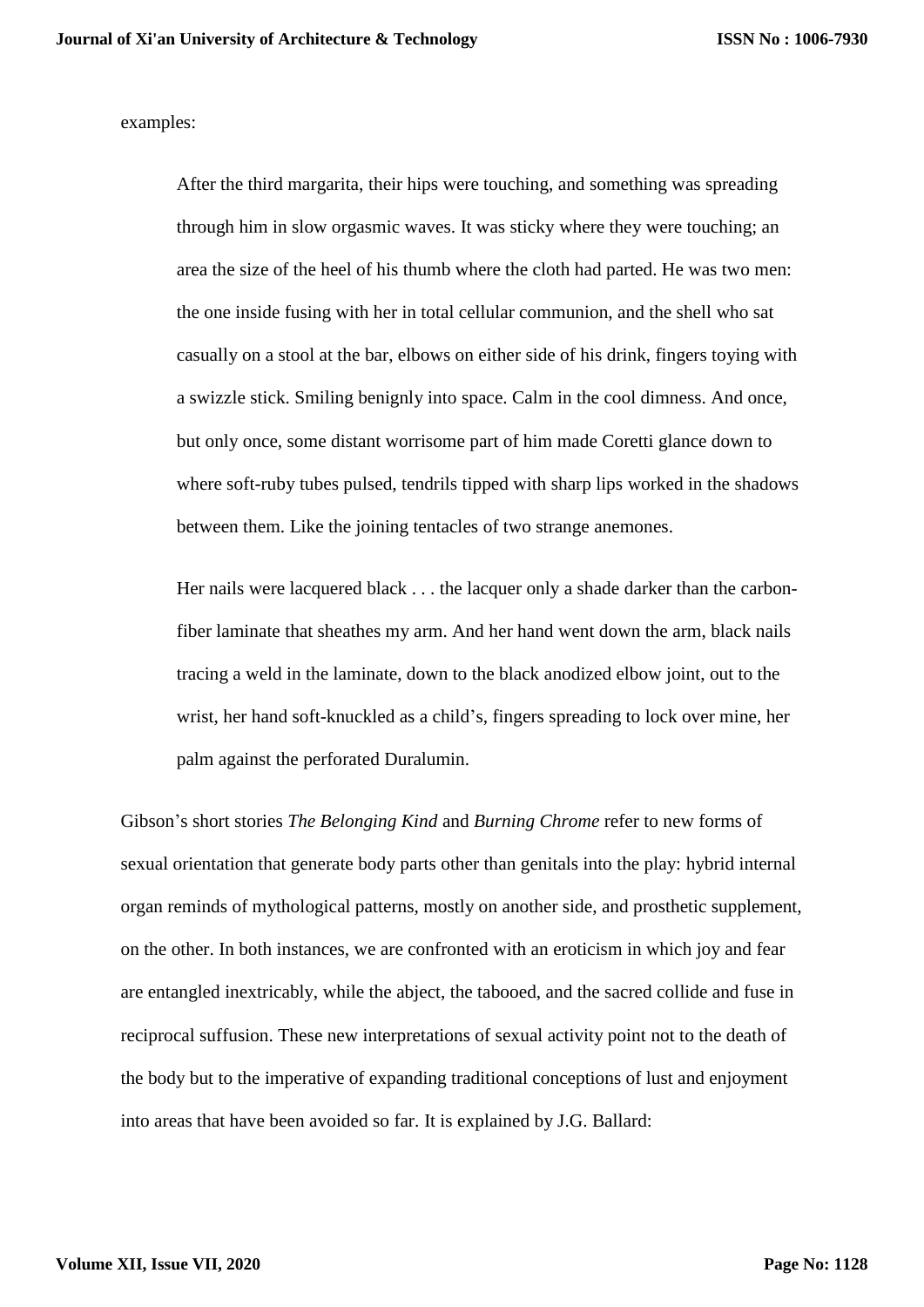I believe that organic sex, body against body, skin area against skin area, is becoming no longer possible. What we're getting is a whole new order of sexual fantasies, involving a different order of experiences, like car crashes, like traveling in jet aircraft, the whole overlay of new technologies, architecture, interior design, communications, transport, merchandising. These things are beginning to reach into our lives and change the interior design of our sexual fantasies.

In other words, the collusion of technology and sexuality does not automatically amount to the demise of erotic and bodily experiences. Rather, it demands a reassessment of conventional notions of both desire and fulfillment. As Claudia Springer argues, such a reassessment may only be undertaken in the light of an ironical grasp of technology, as 'a contradictory discursive position, representing both escapes from the body and fulfillment of erotic desire' (129-130).

Gibson blurs the difference between romantic artifacts and financial items by enlisting the same types of modern technologies to achieve personal gratification and economic benefit. For example, in Virtual Light, Gibson plays with two pairs of cyber glasses: one pair provides scope for virtual sex, the other delivers a plan to restore San Francisco to enormous financial advantage. And what's the difference?

Cyber eroticism, supposedly incorporeal, sterile, and healthy, ultimately involves an incredibly complex mix of human bodies and devices, for it forces its consumers to face the confusion of their boundaries and the complexity of both sexual and gender roles. By replacing physical contact with virtually replicated intercourse, virtual sex can tend to render the body redundant. It's not happening in a vacuum, however. To communicate with their virtual mates, its users are expected to inhabit other structures or types of embodiment. Therefore, simulated intimacy does not strip away the body, but simply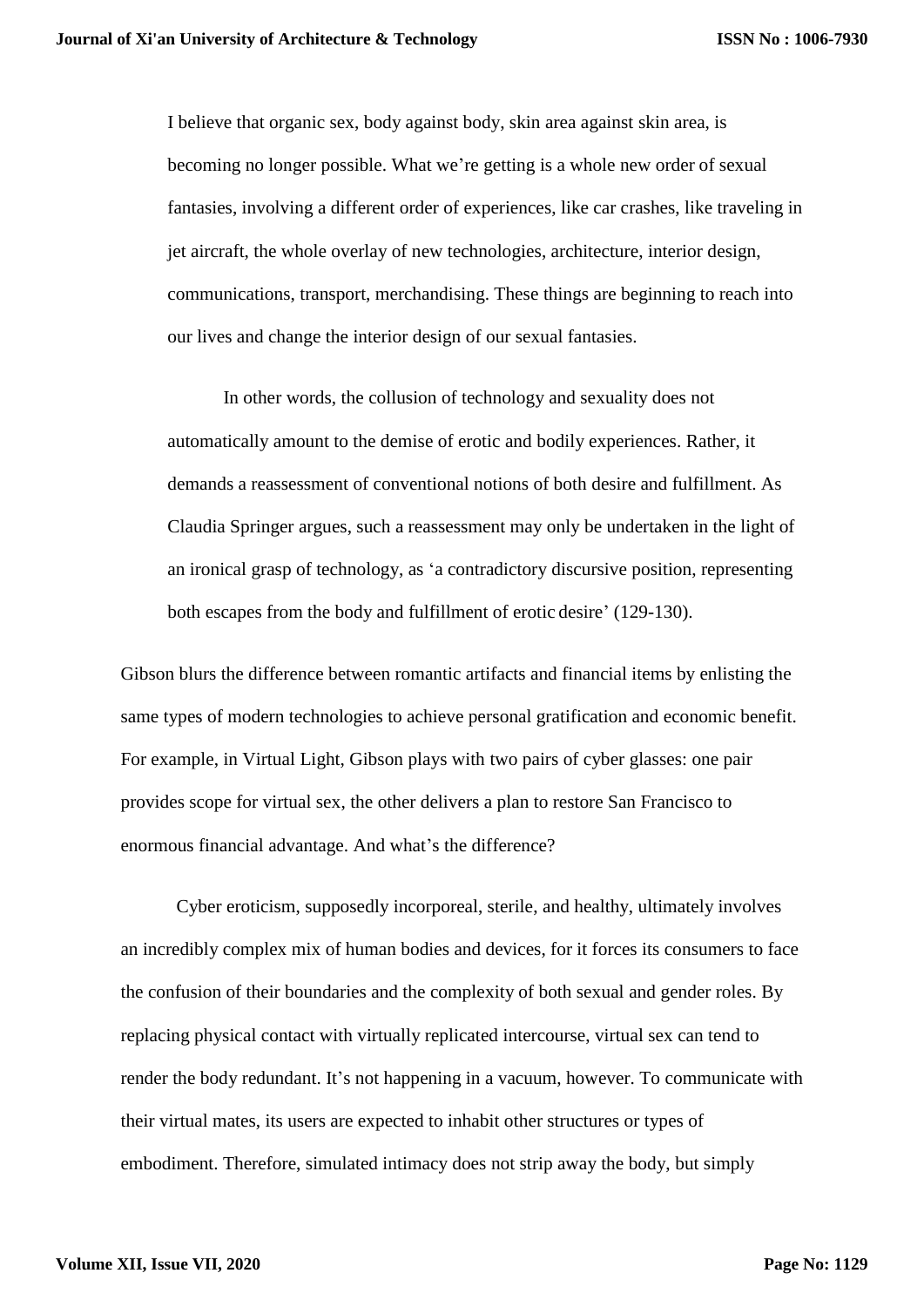multiplies the personality interactions of its consumers, to the extent where, as Susie Bright's *Sexual Reality*, "you could look like anything and be any gender or combination of genders you want. There's no particular reason for you even to be a person" (30).

Virtual tools designed to assist virtual sex to bring the entire sensorium into play, and their lustful conceptions are routinely underlined. For starters, consider Howard Rheingold's picture of the virtual 'bodysuit': "something like a body stocking, but with the kind of intimate smugness of a condom" and with "an array of intelligent sensoreffectors" (311), where the internal surface is covered. Karlin Lillington affirms the significance of sensory awareness in cybersex frameworks:

VR erotica art lovers are waiting for the 'teledildonics,' the potential to communicate with a computer-based 3D playmate not just to visual elements but through physical contact. The technology was developed to build a live model's Replica, that could be directly animated. Insert flesh and appearance to the pattern and you will have a virtual clone. A German engineering team has created a prototype full-body sensitive suit for virtual women. The system is mischievous today, but it is expected to improve (Lillington, 1-3).

Pat Cadigan interestingly stresses the physical nature of virtual sex in Tea from an Empty Cup, where certain people – quite unromantically called 'sexers' – are known to get so 'heated up' that they end up injuring themselves during the digital stimulation phase. The case of 'this one blowfish' who 'cut himself on the straps, broke some ribs' is particularly amusing. The 'cute part' of the accident turns out to be that his partner has broken the same ribs 'at the same time' (25). Cadigan here brings the notion that cybersex should not inhibit the body to farcical heights, because artificial stimuli will contribute to prominent physical responses.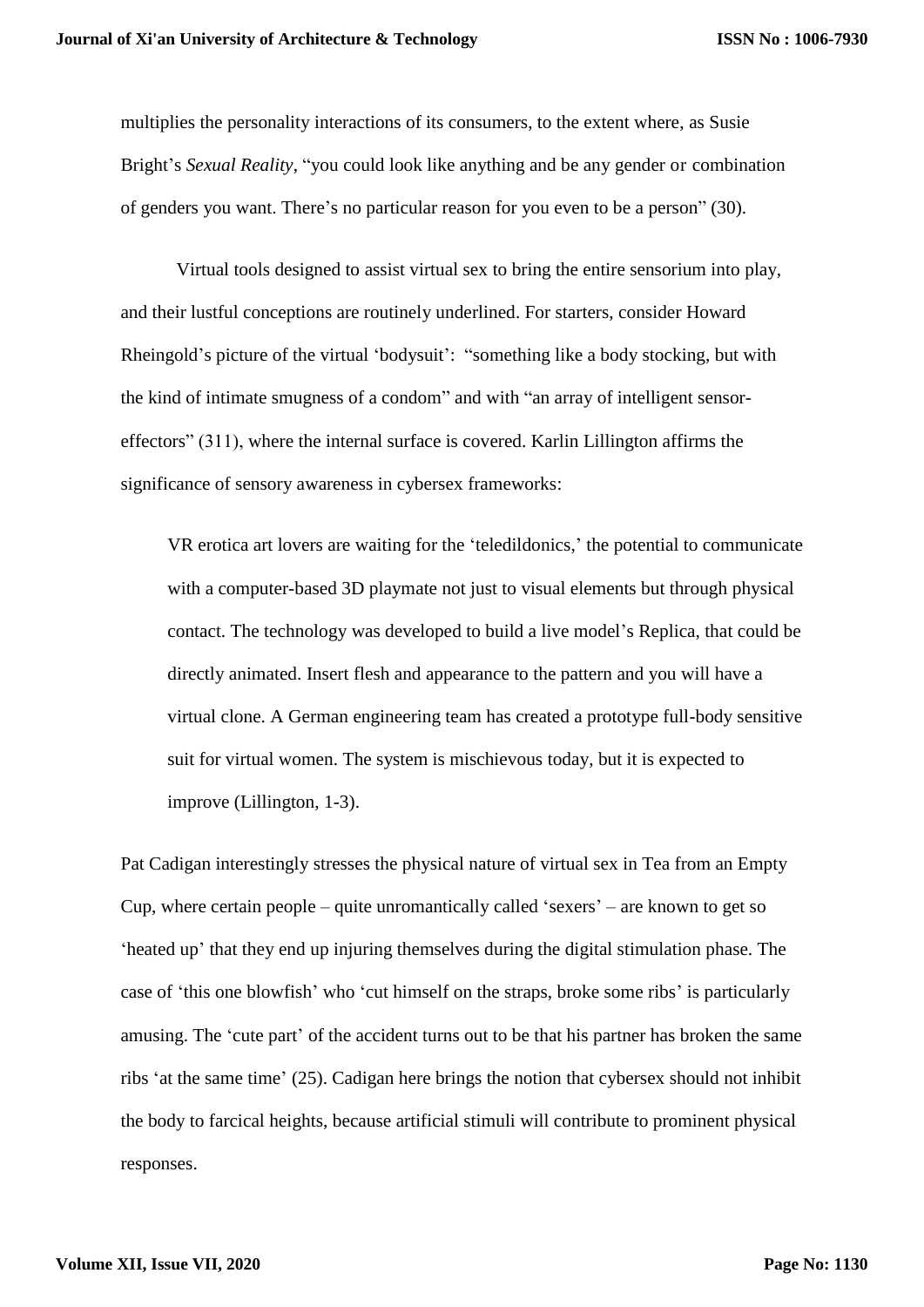The nature of cyber eroticism has been endorsed by the presence of digital systems that also focus on an ethic of seduction and violation, but not being explicitly pornographic. One prime example is the introduction of 'cyber hostesses' for entrepreneurs intended to help render their online appearances more seductive and enter the industry incisively. Affection and flirtatiousness are the primary ingredients of the businessman's computerized dialog with his cyber hostess. The virtual hostess is supposed to assist her visitor to transmit his image to the outer world in such a manner that his most private attributes "become coordinated and accessible to devices and services."

The encoding of the robotic assistant as a girl is by no way coincidental. Indeed, it is very plain that the businessman who wants to fashion an enchanting and enticing selfimage will have better chances of success if his attempts are assisted by the norms of an amorous boss-secretary partnership. Baker explains the religion of the cyber hostess with a strong relation to the resources offered by 'Personal Data Fairy' (PDF), an Internet and web marketing campaign that invites consumers to simultaneously create their own technical and mythological roles; the refrains used by the 'Cyber Hostess Marketing Proposal' of the PDF are true: 'be your propagandist' and 'perpetuate your own myth' (206). The PDF shows the significance of gender stereotypes in the implementation of new projects, while, in both financial and emotional terms, stressing an ongoing obsession with the sexual body. The woman character developed as a way to direct the optimistic individual through the Internet is first anticipated "engage the client in intimate, personal conversations via e-mail." The hostess should establish her specific plan as a counterpoint to the basic plan 'character traits' and these will 'gradually become unique and personal to each client'. In the end, a genuinely professional hostess cannot be 'reliable' and 'thoughtful' but also 'entertaining', 'unpredictable' and above all 'seductive – will play with you and reveal herself overtime' as a 'sexy, intimate female guide'.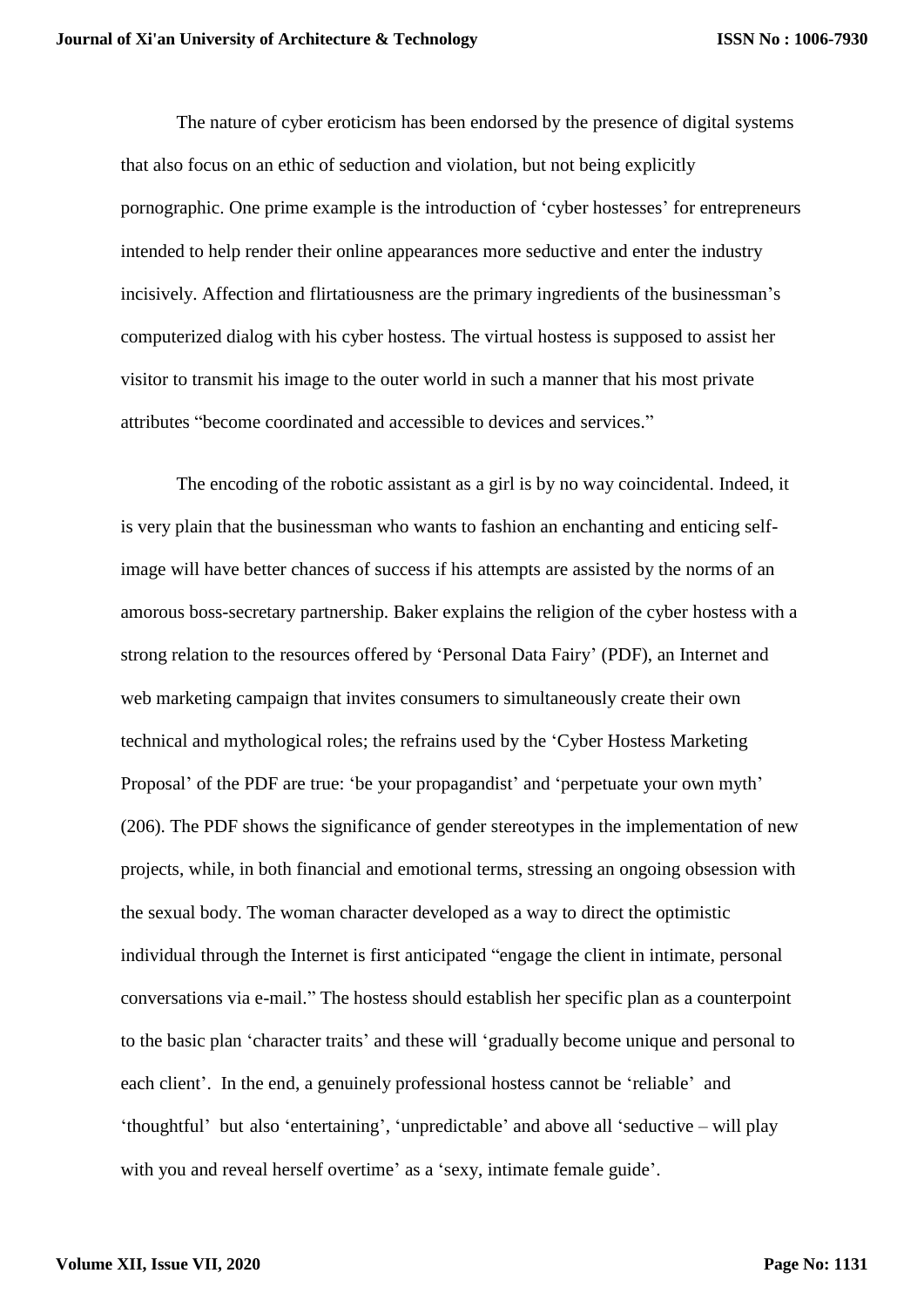A digital form of self-promoting and sales strategies may scarcely more clearly show sexual connotations. Even though computer hostess obviously may not live as a meat-and-bones body, she and her guest's professional performance is vital to her simulated physicality. Even then, the virtual companion, technically through and beyond, cannot be viewed as a strictly mechanical figure; but can the eroticism it conveys be interpreted as solely robotic.

Similarly, Gibson argues certain intercourse based on human and technological interrelationship is not entirely mechanical, because powerful body impulses are constantly at task/play. According to Sadie Plant, cybersex heralds "a merging which throws the onetime individual into a pulsing network of switches which is neither climactic, clean, nor secure" (Plant, 30). Cyberpunk renders that claim by stressing the eventual connection of the consensual intercourse with the flesh that its characters are expected to long to avoid, and associating intimacy with a sense of mystery:

It was a place he'd known before; not everyone could take him there, and somehow he always managed to forget it. Something he'd found and lost so many times. It belonged, he knew – he remembered – as she pulled him down, to the meat, the flesh the cowboys mocked. It was a vast thing, beyond knowing, a sea of information coded in spiral and pheromone, infinite intricacy that only the body, in its strong blind way, could ever read.

The idea that 'only the eye' can interpret the 'web of knowledge' discharged from sexual intercourse demonstrates the flesh's everlasting forces. Besides, a keyword in the abovequoted extract is 'remembered.' Recalling does not necessarily mean reminiscent of results. It also involves introjecting codes that are intended to give us a coherent identity. So long as we can recall how we are supposed to behave, perceive, and experience we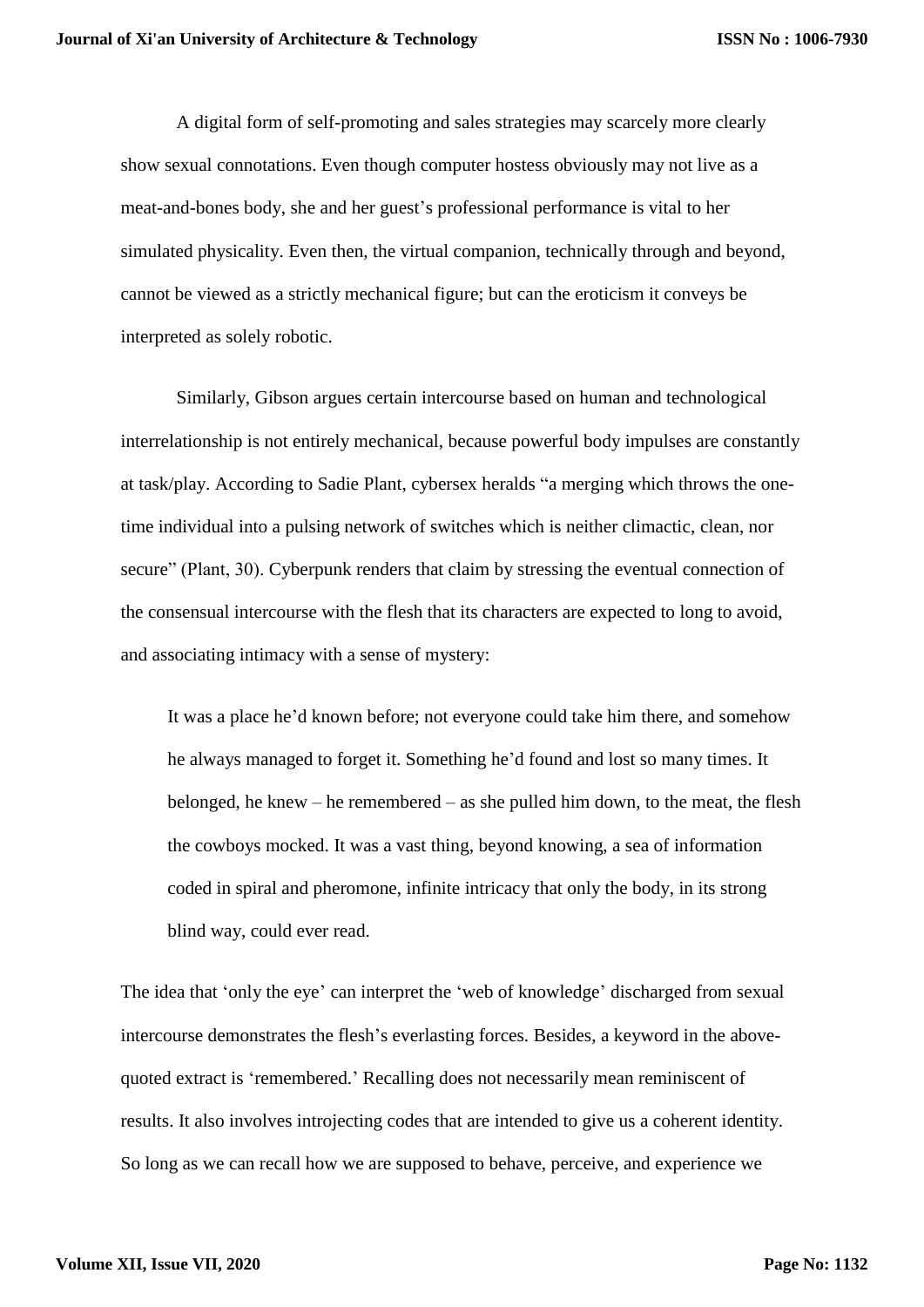maintain a spiritual and social self. Remembrance is often recalled to this extent: to create a whole body out of the fragmented limbs of Western civilization. Its most inveterate adversary is the dismembering, the mechanisms that break and spread the self. Gibson recognizes the ideology of decapitation: like the creature of Frankenstein, Gibson's organs hold across as the disjecta membra of a culture in which dark and prohibiting forces persistently foreground the glow of logical reason. With such connotations, the portmanteau title of Gibson's best-known novel is complete. 'Neuromancer' refers to a love story and at the same time incorporates the notion of passion with enigmatic undertones, the suffix 'new[ro]' indicating in one breath innovative concepts (newromancer), psychological disorder (neurotic romancer), enchantment (neuromancer/necromancer) and tabou (neuromancer/necromancer/necrophiliac).

Neuromancer attacks the behavioral norms that describe individuals as either aggressive or inactive in sexual terms. Case observes events from Molly's body in the simulated encounters between Molly and Case and therefore gets a glance into what it is like to be a woman. He is knowing that 'just how tight those jeans are' that identifies 'passivity of the situation irritating'. At the same moment, aggressiveness is transferred mostly from woman to the male-dominated society, because Molly is capable of creating strong sensory sensations without the likelihood of reciprocating: "she slid a hand into her jacket, a fingertip circling a nipple under warm silk. The sensation made him catch his breath. She laughed. But the link was one-way. He had no way to reply". In comparison, cyberpunk reveals that through navigating cyber room, console cowboys also protract a theory of male supremacy and become impotent by their immersion of a disorienting data collection. As Deborah Lupton says,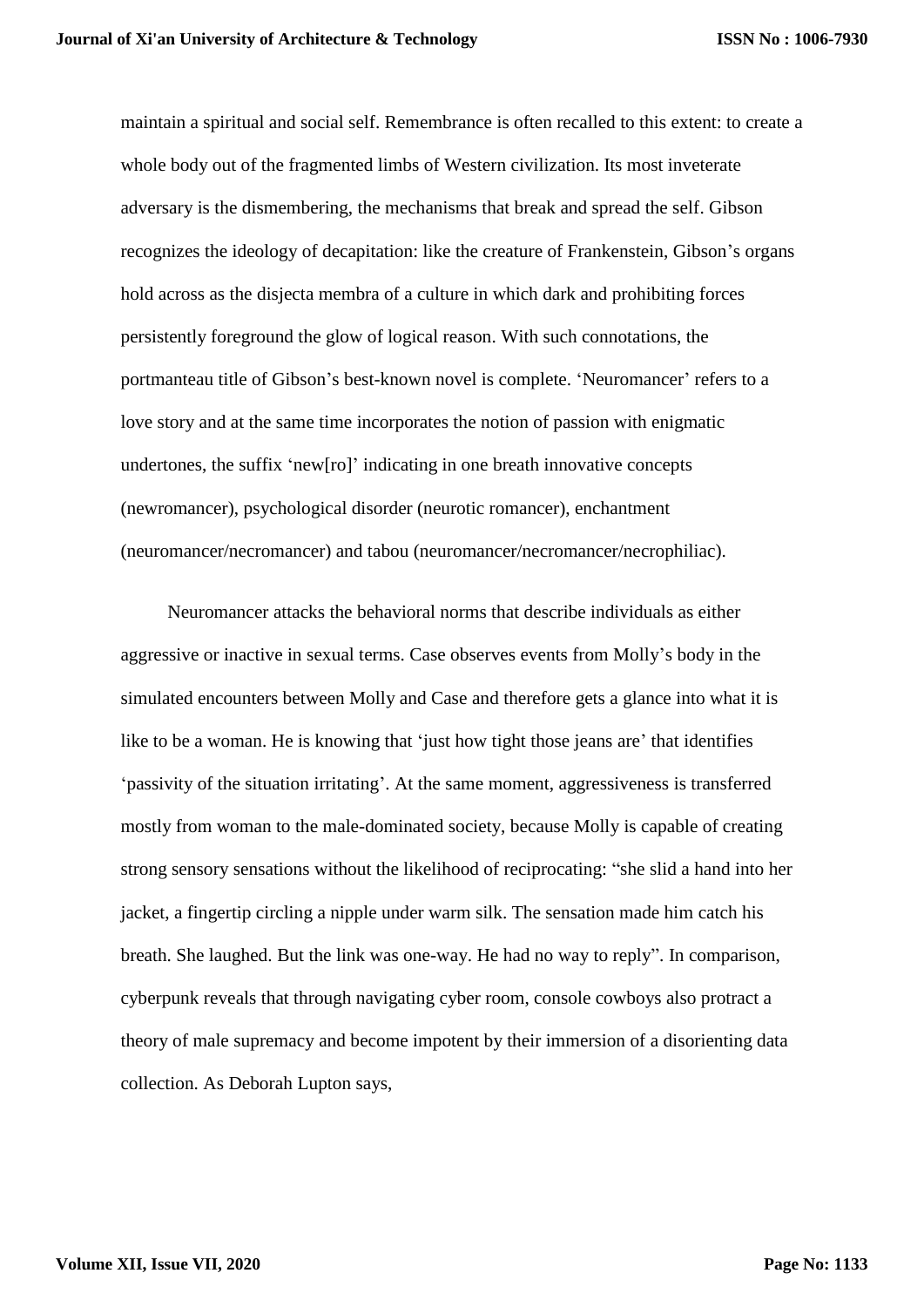For their male users . . . computers are to be possessed, to be penetrated and overpowered This masculinist urge to penetrate the system... represents an attempt to split oneself from the controlling mother.' Yet once the user has jacked into the matrix (which, by the way, means womb), the dominant feeling is not a sense of absolute control but rather one of 'engulfment', induced by the architectural complexity of the matrix as a whole and by the local geography of 'the inside of the computer body' as 'dark, enigmatic, potentially leaky, harboring danger and contamination, vulnerable to invasion' (110-111).

Generally speaking, neither cyberpunk nor cyber society is governed by patriarchal constructs with no issues. There is a threat of cyberspace resources perpetuating patriarchal spatial dominance stereotypes (as demonstrated by video games focused on a genuine fascination with mapping), that is also the case that women have successfully driven the development of Net systems that tackle distinctly feminine concerns and have created their various forms of virtual reality. One especially fascinating case is Osmose, a virtual space created in the early 1990s by Char Davies (Director of Visual Analysis at Softimage, Montreal) and her team. Osmosis is based on a richly textured architecture consisting of twelve interrelated levels: the Grid; the Clearing; the Forest; the Leaf; the Subterranean World; the Code World; the Pond; the Abyss; the Life World; the Cloud; the Text World; The Ending. Normal structures and concepts which are marked by a sense of nonlinearity and flux play a significant role in the general configuration of the method. This emphasis on fluidity could be considered one of the distinctly feminine traits of Osmose itself.

Davies and her staff, though, are far more involved in issues than in the actual functionality of their technological model. In Osmose, the phallic joysticks often used in virtual reality as it implies the spatial control that are replaced by subversively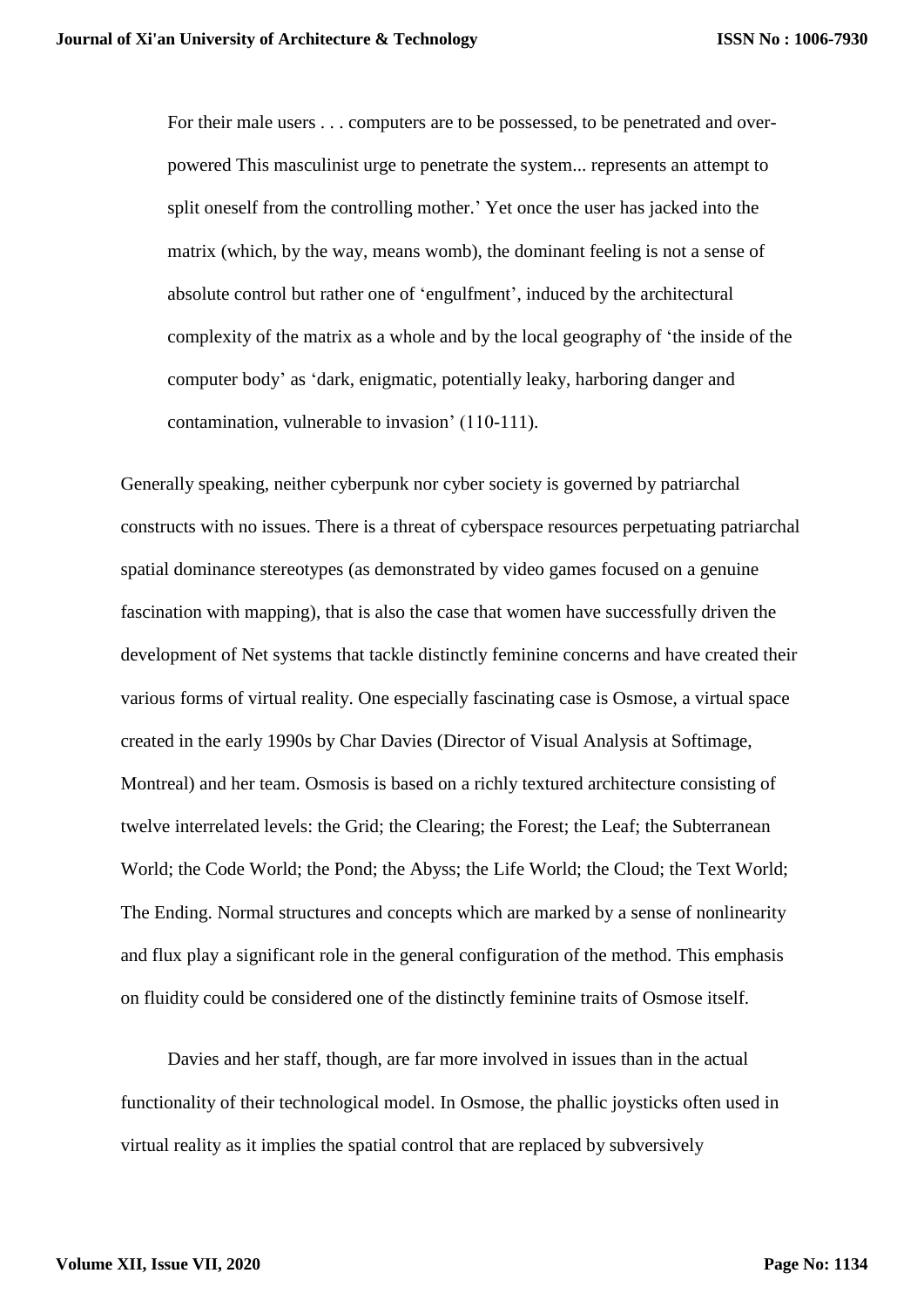transcendental techniques. Variations in the perceptions of the immersion rely on her / his breathing techniques and rhythms: deep breathing allows us to bounce upwards and exhale downwards. Physical equilibrium is also important, as adjustments with one's center of focus allow for lateral shifts. Davies aims to establish the feeling of a smoother and plump world free from static maps where the individual is given the highest priority:

I believe that it is only through the body, through body-centered interfaces (rather than devices manipulated at arm's length) that we can truly access this space and explore its potential. Such emphasis on the body's essential role in immersive virtual space may be inherently female. The whole notion of space enveloping a body at its center is probably feminine (345).

To conclude, this paper examines the stereotypical intercourse based on human and technological interrelationship where the gender discourses and the difference between the masculine and feminine characters in cyberpunk science fiction exhibit the sovereign of the patriarchal society, where even the cyber feminine characters are dominated by the virtual stereotypical constructs.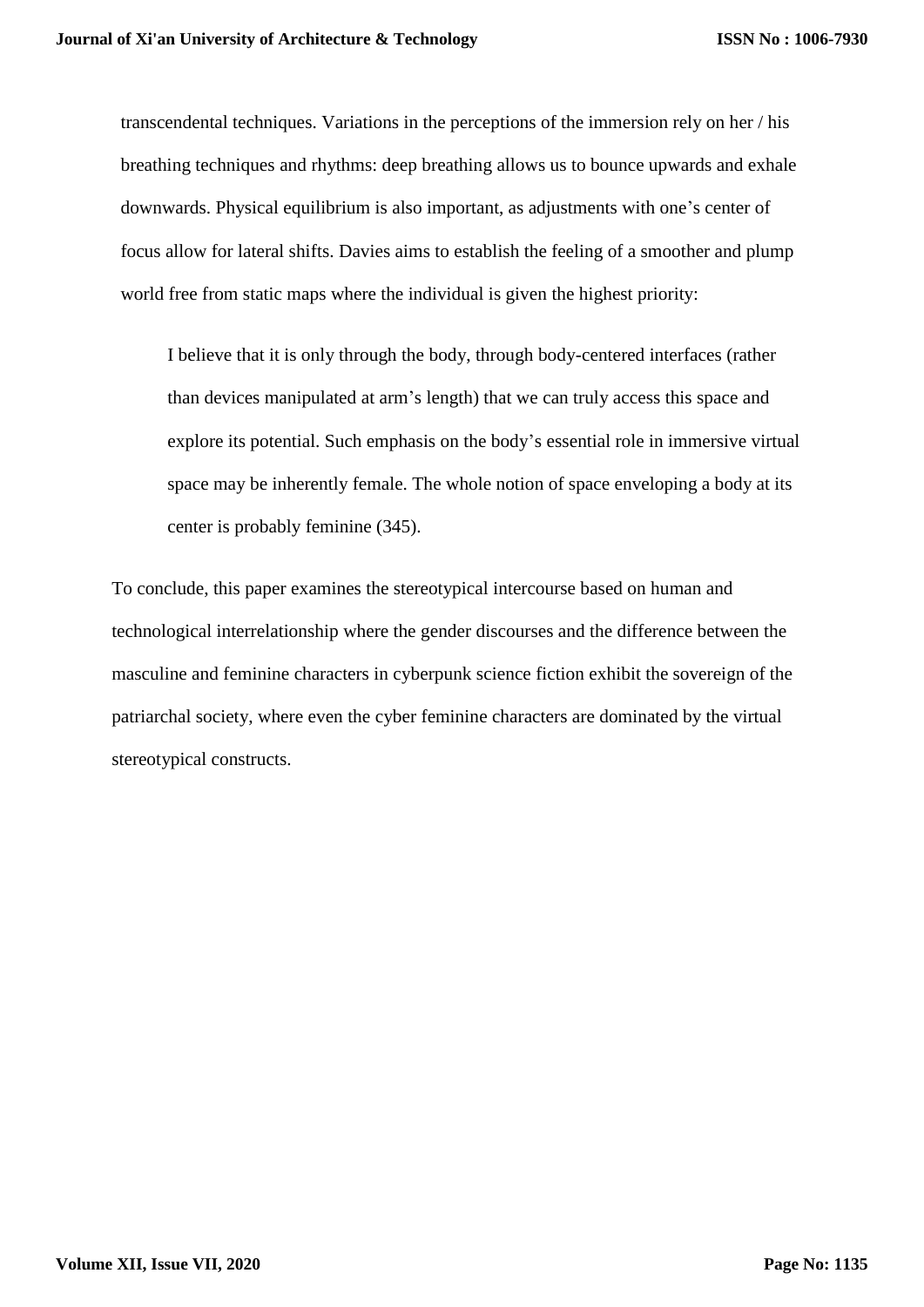## **Works cited**

Acker, Kathy. 1988. *Empire of the Senseless*, 31–7. New York: Grove.

- Baker, Rachel. 1998. "PDF– the digital hostess", in *The Virtual Embodied: Presence/Practice/Technology*, edited by J. Wood, 206. London and New York: Routledge.
- Ballard, J. G. 1984. "Interview by Lynn Barber", 129. Penthouse. First Published in September 1935. *Re/Search* 8–9.
- Binion, Rudolph. 1993. *Love Beyond Death: The Anatomy of a Myth in the Arts*, 9. New York: New York University Press.
- Bright, Susie. 1992. *Susie Bright's Sexual Reality: A Virtual Sex Reader*, 30. Pittsburgh: Cleis Press.
- Bronfen, Elizabeth. 1992. *Over Her Dead Body*, 13. Manchester: Manchester University Press.
- Cadigan, Pat. 1998. *Tea from an Empty Cup*, 25. London: HarperCollins.
- Davies, Char. 1995. "Osmose: Notes on ―Being in Immersive Virtual Space", *ISEA Conference Proceedings (Sixth International Symposium on Electronic Arts),* Montreal. [http://www.softimage.com/P](http://www.softimage.com/)rojectss/Osmose/notes.htm.

Gibson, William. 1986. "Burning Chrome", in *Burning Chrome*, 204–5. London: Penguin.

Gibson, William. 1981. "The Belonging Kind", in *Burning Chrome*, 39–5. London: HarperCollins.

Gibson, William. 1984. *Neuromancer*, 21. London: Penguin.